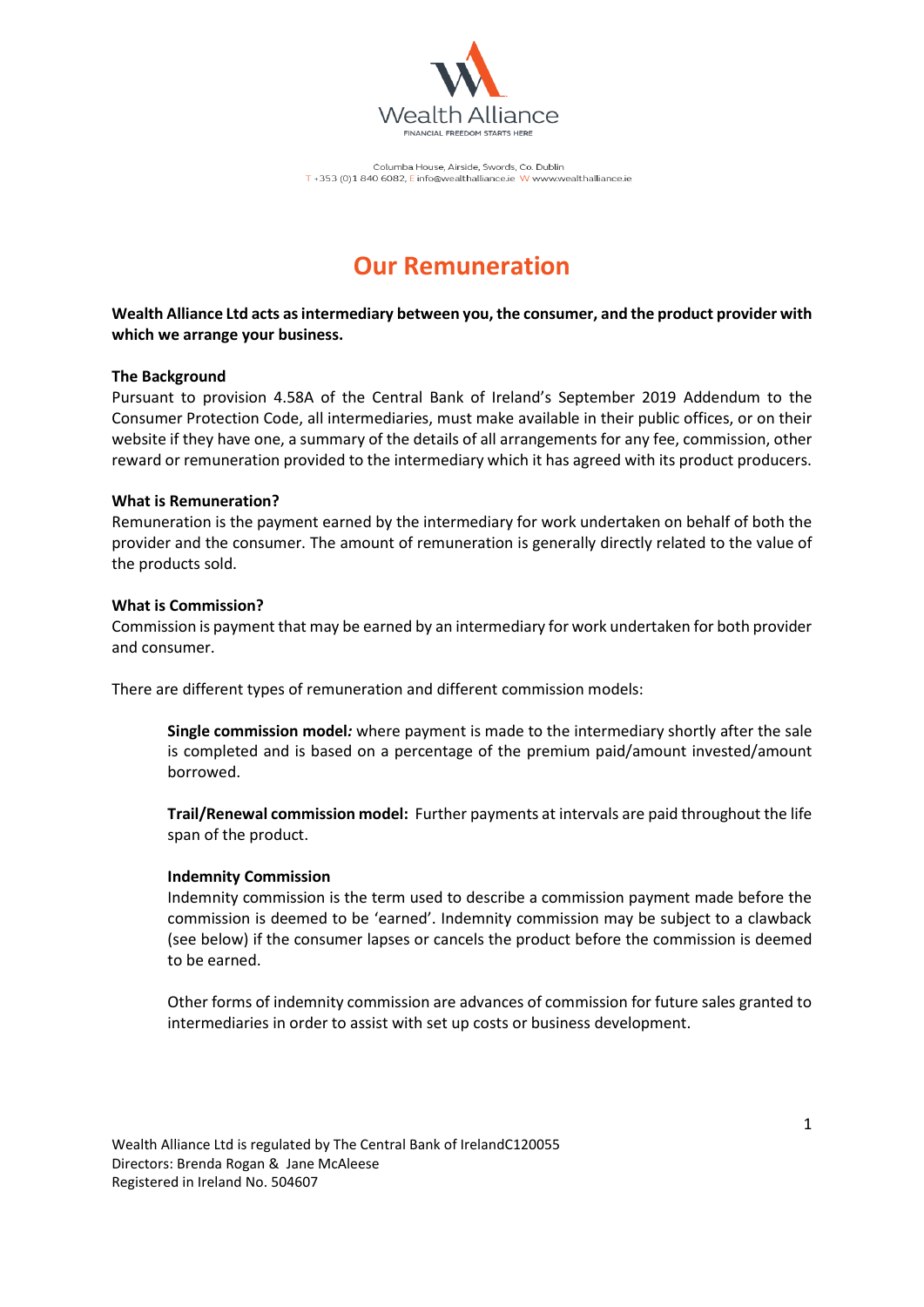

### **Life Assurance/Investments/Pension Products**

For Life Assurance products commission is divided into initial commission and renewal commission (related to premium), fund based or trail (relating to accumulated fund).

Trail commission, bullet commission, fund based, flat commission orrenewal commission are all terms used for ongoing payments. Where an investment fund is being built up though an insurance-based investment product or a pension product, the increments may be based on a percentage of the value of the fund or the annual premium. For a single premium/lump sum product, the increment is generally based on the value of the fund.

Life Assurance products fall into either individual or group protection policies and Investment/Pension products would be either single or regular contribution policies. Examples of products include Life Protection, Regular Premium Life Assurance Investments, Single Premium (lump sum) Insurancebased Investments, and Single Premium Pensions.

#### **Investments**

Investment firms, which fall within the scope of the European Communities (Markets in Financial Instruments) Regulations 2007 (the MiFID Regulations), offer both standard commission and commission models involving initial and trail commission. Increments may be based on a percentage of the investment management fees, or on the value of the fund.

### **Clawback**

Clawback is an obligation on the intermediary to repay unearned commission. Commission can be paid directly after a contract is concluded but is not deemed to be 'earned' until after a specified period of time. If the consumer cancels or withdraws from the financial product within the specified time, the intermediary must return commission to the product producer.

#### **Fees**

The firm may also be remunerated by fee by the product producer such as policy fee, admin fee, or in the case of investment firms, advisory fees.

### **Other Fees, Administrative Costs/ Non-Monetary Benefits**

The firm may also be in receipt of other fees, administrative costs, or non-monetary benefits such as:

- Attendance at product provider seminars
- Assistance with Advertising/Branding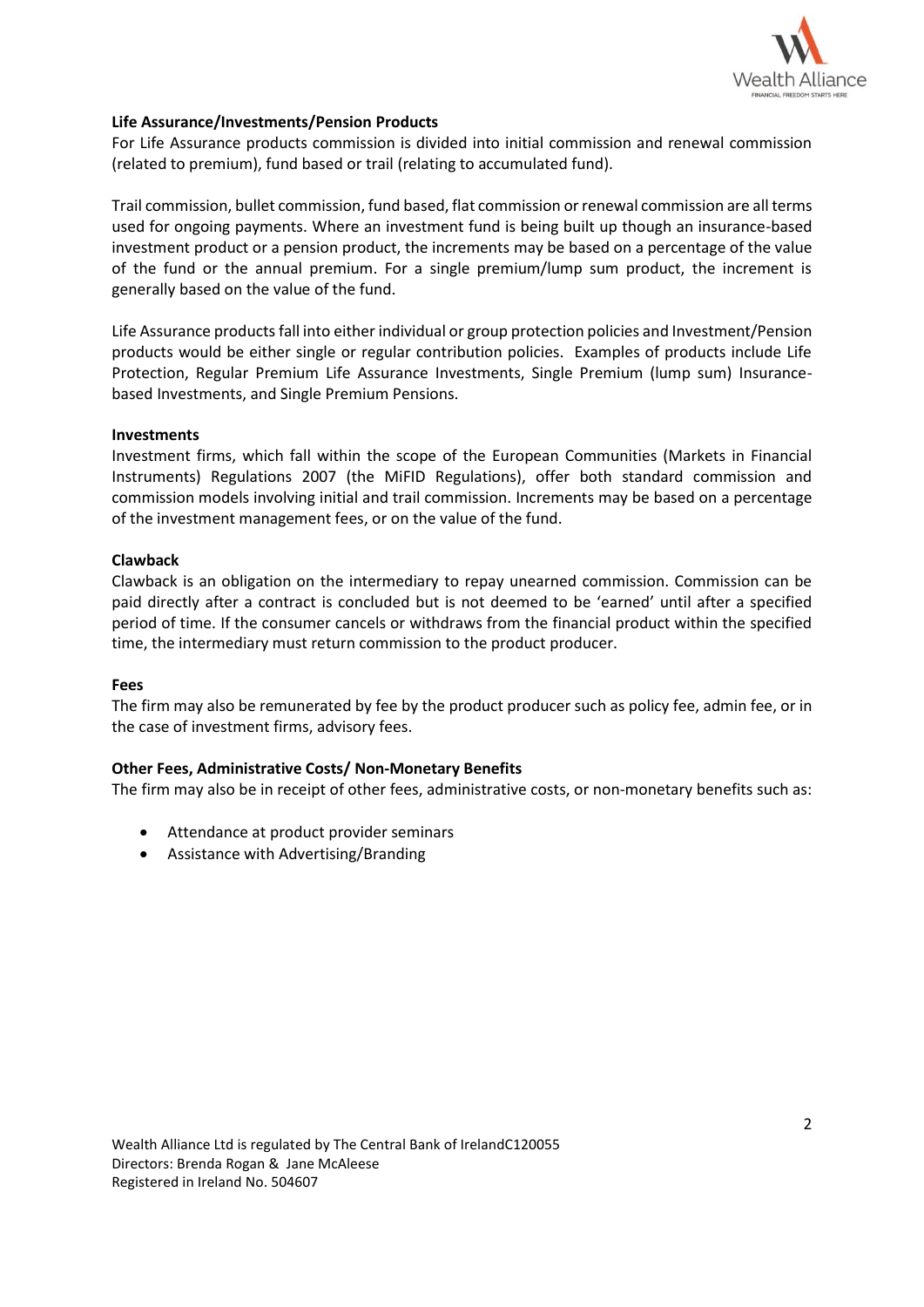

### **'Sustainability Remuneration Policies**

We are remunerated by commission and other remuneration from product providers. The key product providers with which we engage, and receive remuneration from, have developed responsible investment as part of their investment philosophies and sustainability risk policies.'

### **Commission Options**

Throughout this summary, there may be various commission options, ranges or maximum percentages of commissions shown. Where these are shown, the basis on which the level of commission taken may be decided at our discretion, set by the product provider, or as otherwise agreed with you, and will be dependent on the type of policy, premium amount, length of term of the policy, length of investment period, our time spent in researching, advising and arranging product(s), complexity of the product(s) and service provided, seniority of personnel involved, amount of commission we deem to be appropriate to remunerate us for providing our services to you.

Set out below are the product providers with which we hold an agency. The various remuneration arrangements are shown for each provider and product type which for ease of reference is in alphabetical order.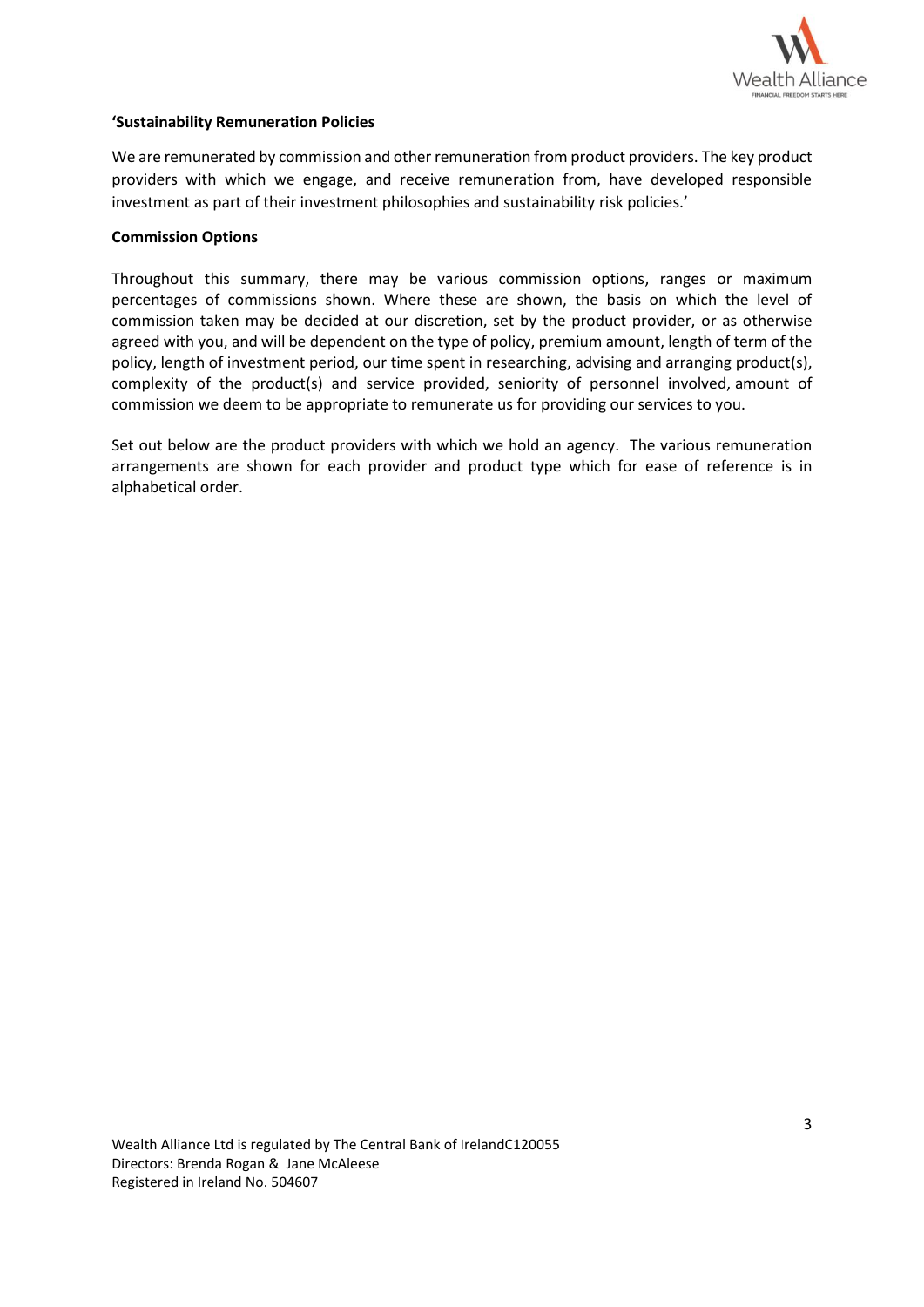

# Aviva Life & Pensions Ireland DAC

Standard Commission Terms

### **Flexible Protection, Mortgage Protection Plan, Personal and Executive Pension Term Assurance**

| Year 1          | Year 2     | Year 3     | Year 4       | Year 5     | Year 6     | Year $7 +$   |
|-----------------|------------|------------|--------------|------------|------------|--------------|
| $22% -$<br>150% | $3% - 22%$ | $3% - 22%$ | $3\% - 22\%$ | $3% - 22%$ | $3% - 22%$ | $3\% - 22\%$ |

### **Personal & Executive Income Protection & WageProtector**

| Year 1          | Year 2 | Year 3                                     | Year 4 | Year 5 | Year 6     | Year $7 +$ |
|-----------------|--------|--------------------------------------------|--------|--------|------------|------------|
| $30% -$<br>200% |        | $15\% - 30\%$ 15% - 30% 15% - 30% 3% - 30% |        |        | $3% - 30%$ | $3% - 30%$ |

### **Unit Linked Products**

| <b>Heritage Aviva Product</b>      |                |              |                                     | <b>Heritage Friends Product</b> |                                            |              |               |
|------------------------------------|----------------|--------------|-------------------------------------|---------------------------------|--------------------------------------------|--------------|---------------|
|                                    | <b>Initial</b> | <b>Trail</b> | <b>Bullet</b>                       |                                 | <b>Initial</b>                             | <b>Trail</b> | <b>Bullet</b> |
| <b>Single Contribution Pension</b> |                |              |                                     |                                 |                                            |              |               |
| Max                                | 5%             | 1%           | n/a                                 |                                 | 5%                                         | 0.75%        | n/a           |
|                                    |                |              | <b>Single Contribution PRSA</b>     |                                 |                                            |              |               |
| Max                                | 4%             | 0.50%        | n/a                                 |                                 | 7.50%                                      | 0.25%        | n/a           |
|                                    |                |              |                                     |                                 | <b>Approved (Minimum) Retirement Funds</b> |              |               |
| Max                                | 5%             | 1%           | n/a                                 |                                 | 5%                                         | 0.75%        | n/a           |
| <b>Annuities</b>                   |                |              |                                     |                                 |                                            |              |               |
| Default                            | 2%             | n/a          | n/a                                 |                                 | 2%                                         | n/a          | n/a           |
| Max                                | 3%             | n/a          | n/a                                 |                                 | 3%                                         | n/a          | n/a           |
|                                    |                |              | <b>Investment Bonds</b>             |                                 |                                            |              |               |
| Max                                | 5%             | 1%           | n/a                                 |                                 | 4%                                         | 0.75%        | n/a           |
|                                    |                |              | <b>Investment Only</b>              |                                 |                                            |              |               |
| Max                                | 1%             | 1%           | n/a                                 |                                 | 5%                                         | 0.75%        | n/a           |
|                                    |                |              | <b>Regular Contribution Pension</b> |                                 |                                            |              |               |
| Max                                | 15%            | 1%           | 40%                                 |                                 | 25%                                        | 0.75%        | n/a           |
|                                    |                |              | <b>Regular Contribution PRSA</b>    |                                 |                                            |              |               |
| Max                                | 22.50%         | 0.50%        | n/a                                 |                                 | 17.50%                                     | 0.25%        | n/a           |
|                                    |                |              | <b>Savings Plan</b>                 |                                 |                                            |              |               |
| Max                                | 15%            | 1%           | n/a                                 |                                 | 10%                                        | 0.75%        | n/a           |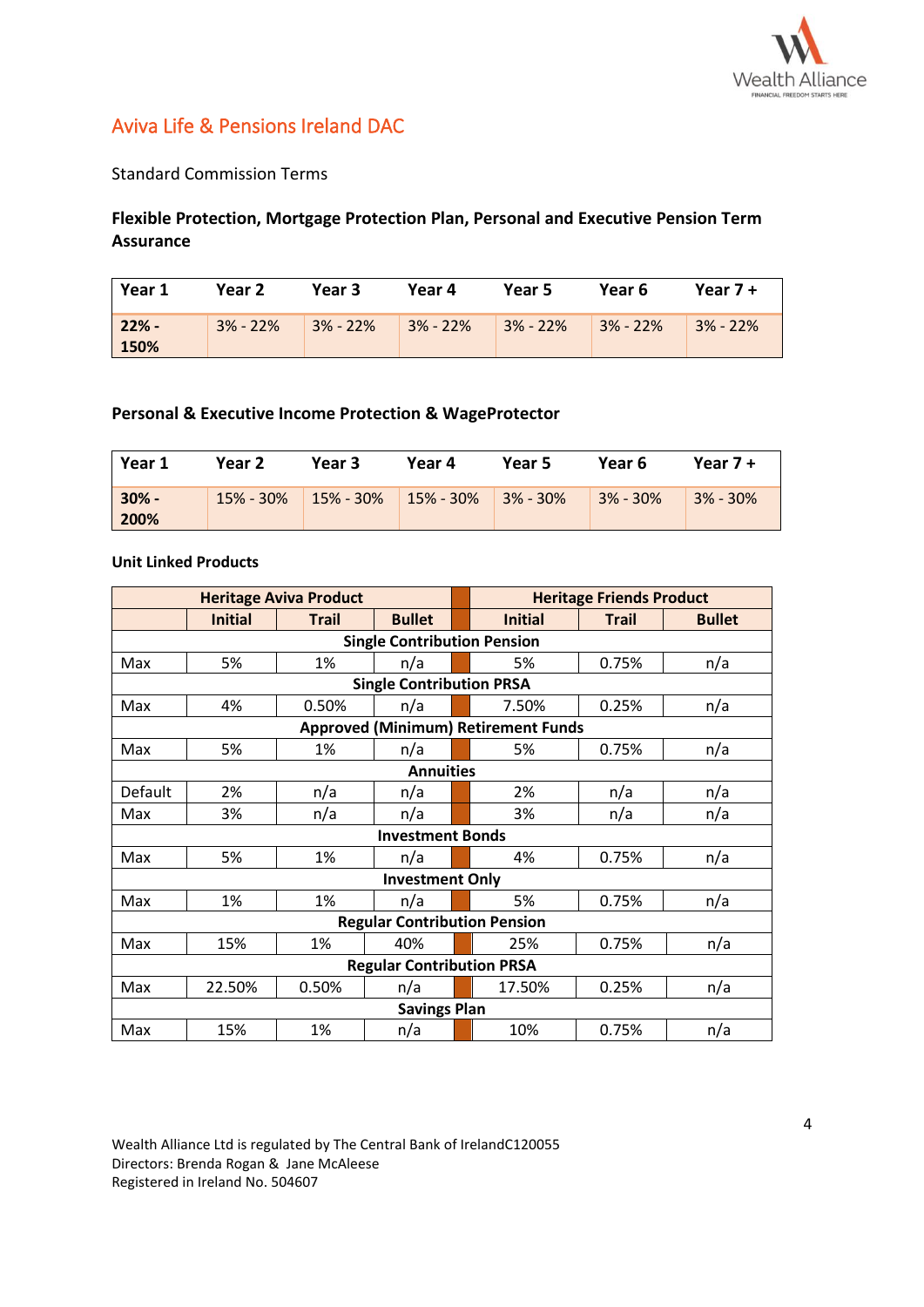

### **Group Life**

|     | Yr1                                          | $Yr2+$                        |
|-----|----------------------------------------------|-------------------------------|
|     | Default   Flat commission of either 0% or 6% | 0% or 6% each year thereafter |
| Max | 6%                                           | 6%                            |

## **Group Income protection**

|     | Yr1                                                                               | $Yr2+$ |
|-----|-----------------------------------------------------------------------------------|--------|
|     | Default   Flat commission of either 0% or 12.5%   0 or 12.5% each year thereafter |        |
| Max | 12.5%                                                                             | 12.5%  |

# BlackBee Investments

| <b>Product</b>                    | <b>Initial Commission</b> | <b>Clawback period</b> | <b>Trail Commission</b> |
|-----------------------------------|---------------------------|------------------------|-------------------------|
|                                   |                           |                        |                         |
| <b>Structured Retail Products</b> | Max. 3%                   | N/A                    | N/A                     |
| Alternative/Real Asset Bonds      | Max. 3%                   | N/A                    | N/A                     |
|                                   |                           |                        |                         |
| <b>BlackBee Healthcare Fund</b>   | Max. 3%                   | N/A                    | 0.5%                    |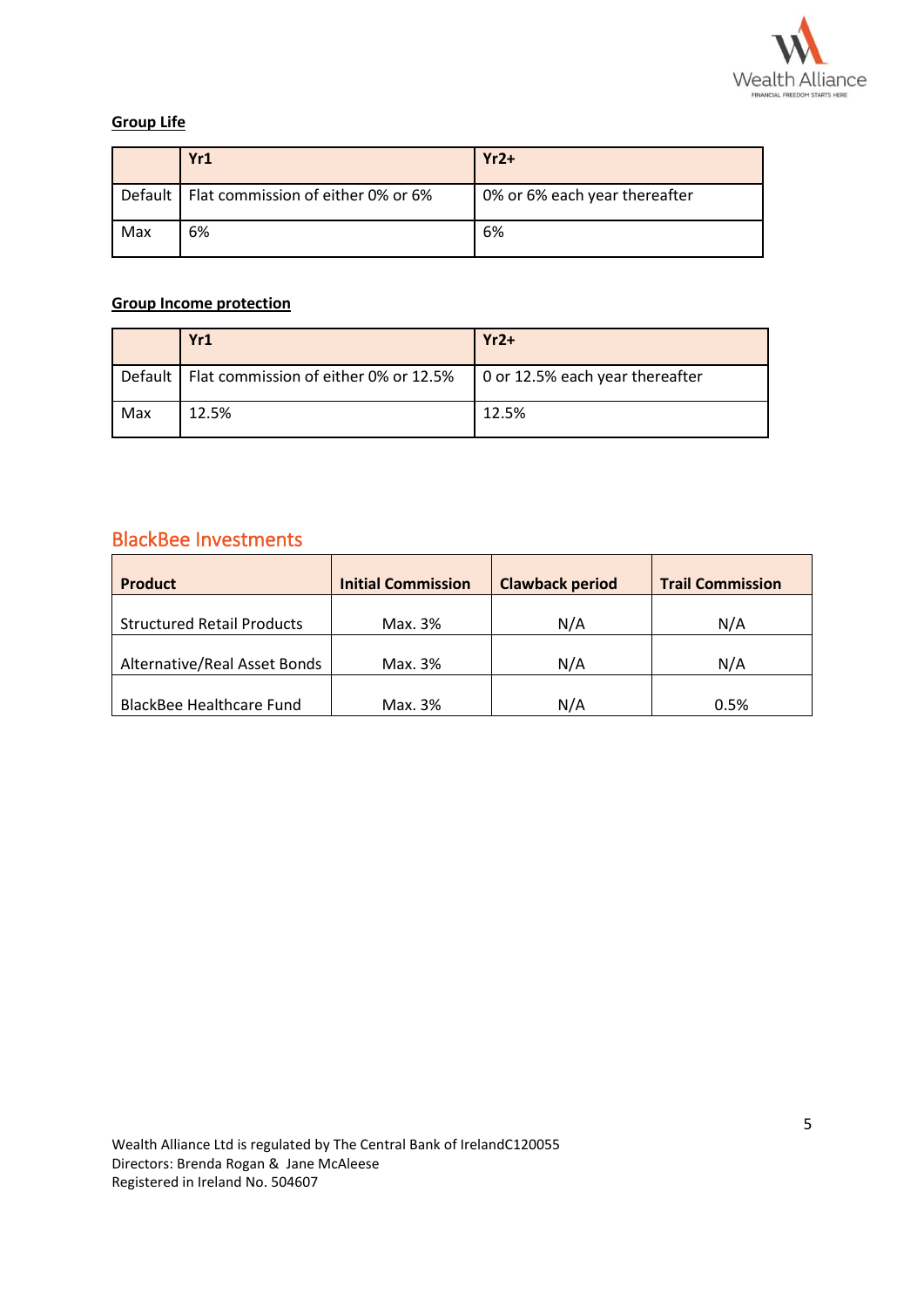

# Irish Life Assurance

| <b>Product</b>                                                                                       |                   | <b>Initial</b><br><b>Commission</b><br>(year 1) | <b>Trail</b><br><b>Commission</b><br>(p.a.) | Renewal<br><b>Commission</b><br>p.a.                   | <b>Other</b><br><b>Commission</b> |     |
|------------------------------------------------------------------------------------------------------|-------------------|-------------------------------------------------|---------------------------------------------|--------------------------------------------------------|-----------------------------------|-----|
| <b>Unit Linked</b><br><b>Pension</b><br><b>Products</b><br>Pre-<br><b>Retirement</b>                 | Annual<br>Premium | Max                                             | 17.5%<br>(1 <sup>st</sup> Bullet)           | 0.5% trail                                             | 5%<br>17.5%<br>(Bullets X 3)      | N/A |
| (PP, PRSA, CP<br><b>&amp; PRB)</b>                                                                   | Single<br>Premium | Max                                             | 5%                                          | 0.75%                                                  | N/A                               | N/A |
| <b>Unit Linked</b><br><b>Pension</b><br>products<br><b>Post</b><br><b>Retirement</b><br>(ARF / AMRF) | Single<br>Premium | Max                                             | 5%                                          | 0.75%                                                  | N/A                               | N/A |
| Guaranteed<br><b>Annuity</b>                                                                         | Single<br>Premium | <b>Max</b>                                      | 3%                                          |                                                        |                                   |     |
| Investment<br><b>Bonds</b>                                                                           | Single<br>Premium | Max                                             | 3%                                          | 0.5%                                                   | N/A                               | N/A |
| Investment<br>Only                                                                                   | Single<br>Premium | Max                                             | 5%                                          | 0.5%                                                   | N/A                               | N/A |
| <b>Savings</b><br><b>Products</b>                                                                    | Annual<br>Premium | <b>Max</b>                                      | 5.5%<br>$(1st$ Bullet)                      | 0.25% trail to<br>year 8, 0.5%<br>trail from year<br>9 | 5.5%<br><b>Bullets X3</b>         | N/A |

|                                    |            | Yr1                      | <b>Additional (annual)</b>                     | <b>Renewal (annual)</b>                              |
|------------------------------------|------------|--------------------------|------------------------------------------------|------------------------------------------------------|
|                                    | Option 1   | 100%                     | From Year 2 - 5: 20%                           | From Year 6: 3% level<br>From Year 6: 6% indexed     |
| <b>Protection</b>                  | Option 2   | 25% level<br>28% indexed | From Year 2 - 10: 25%<br>From Year 2 - 10: 28% | From Year 11: 10% level<br>From Year 11: 13% indexed |
|                                    | Option 3   | 20% level<br>23% indexed |                                                | From Year 2: 20% level<br>From Year 2: 23% indexed   |
|                                    | Option 4   | 80% Level<br>80% Indexed |                                                | From Year 2: 12% level<br>From Year 2: 15% indexed   |
| <b>Default</b><br><b>Profile</b>   |            |                          |                                                |                                                      |
|                                    |            | Yr1                      | Additional                                     | Renewal (annual)                                     |
| <b>Income</b><br><b>Protection</b> | <b>Max</b> | 120%                     | Year 3 & Year 6: 30%                           | From Year 7: 3% level<br>From Year 7: 6% indexed     |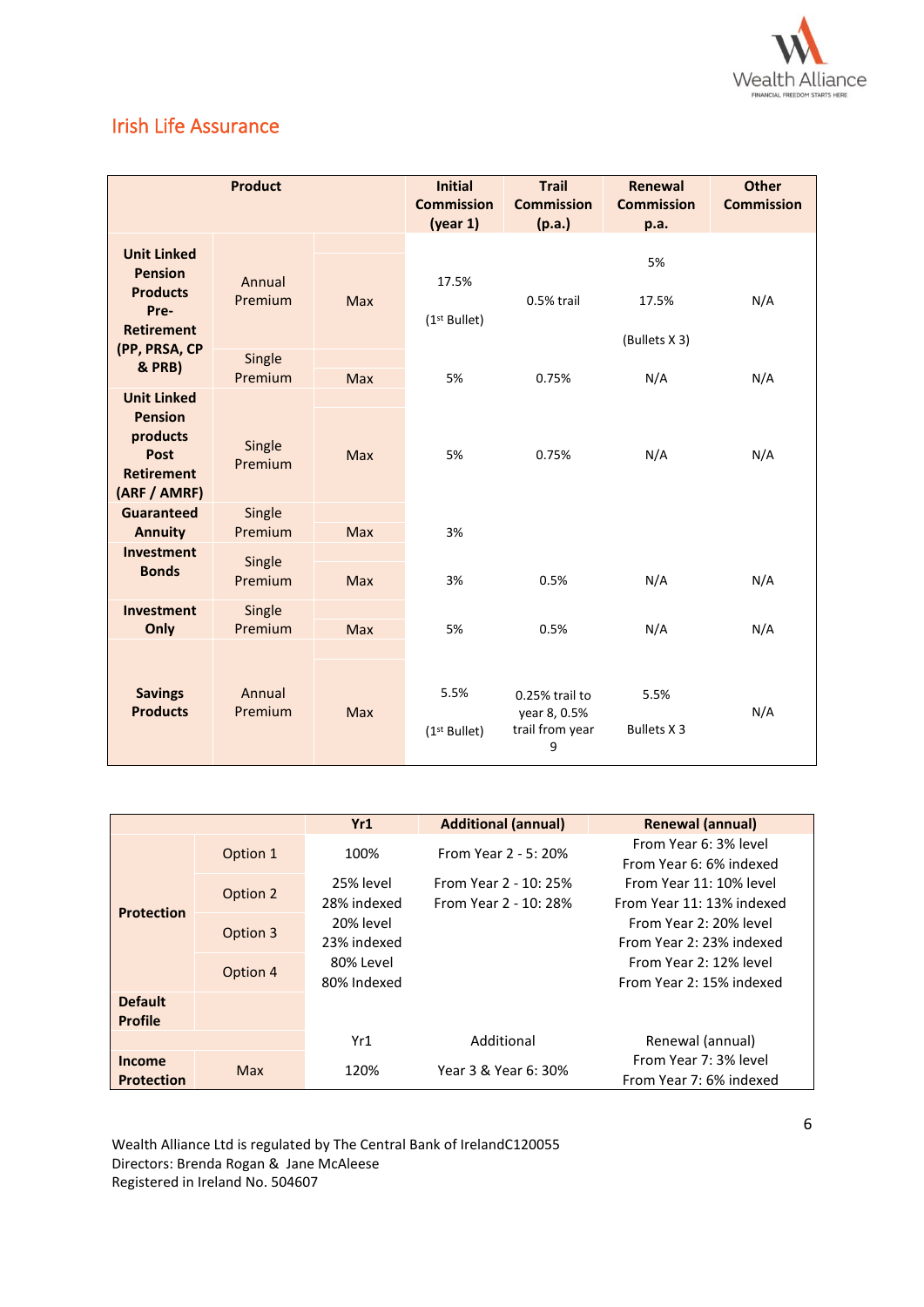

## **Group Protection**

|                              | <b>Renewal commission</b> |  |  |  |
|------------------------------|---------------------------|--|--|--|
|                              | <b>Life Cover</b>         |  |  |  |
| Max                          | 6%                        |  |  |  |
| <b>Income Protection</b>     |                           |  |  |  |
| Max                          | 12.5%                     |  |  |  |
| <b>Serious Illness Cover</b> |                           |  |  |  |
| Max                          | 12.5%                     |  |  |  |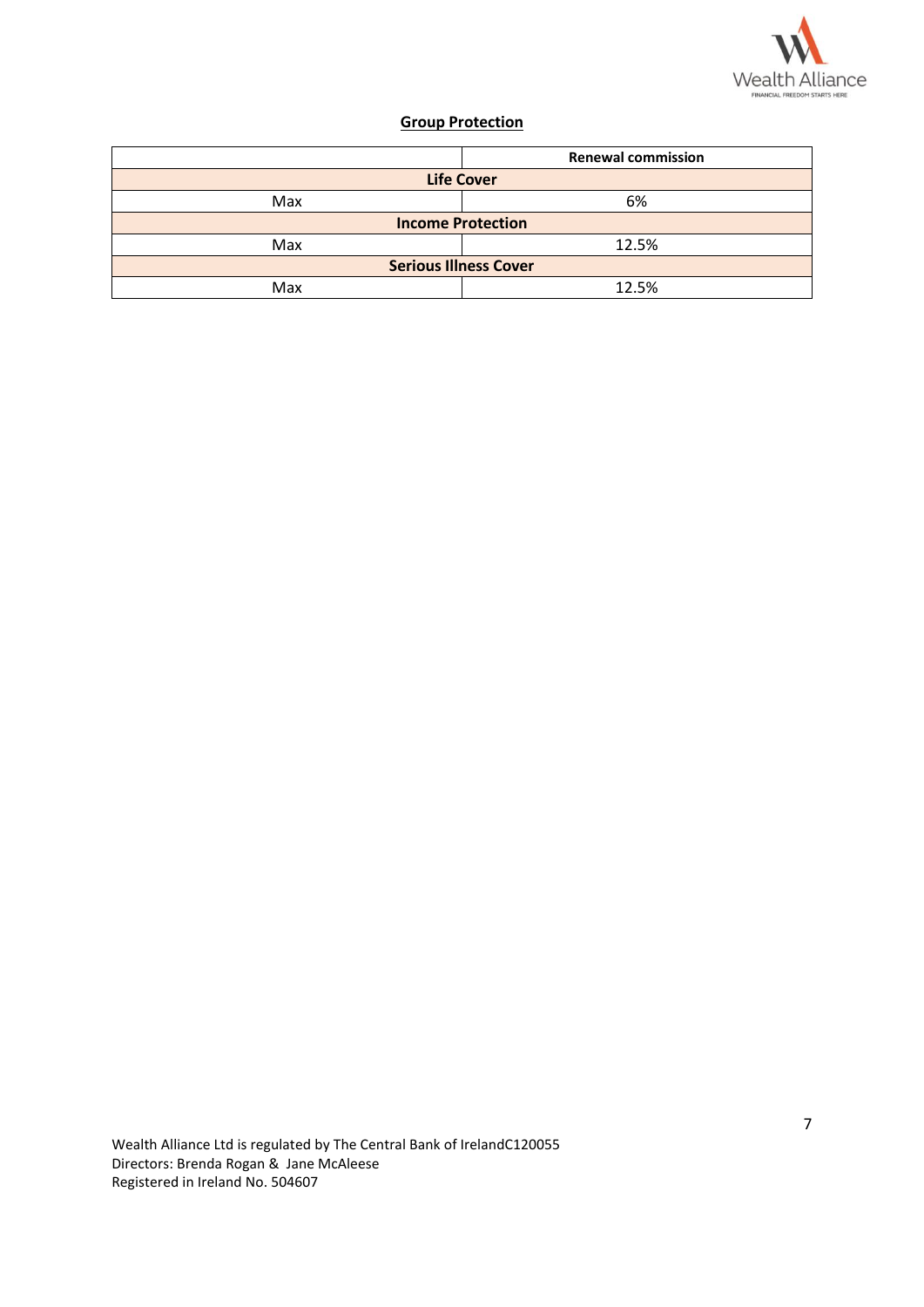

# Irish Life Assurance plc (Portus Platform)

| <b>Product</b>                                          |                   | <b>Initial</b><br><b>Commission</b><br>(year 1) | <b>Trail</b><br><b>Commission</b><br>(p.a.) | Renewal<br><b>Commission</b><br>(p.a.) | <b>Other</b><br><b>Commission</b> |     |
|---------------------------------------------------------|-------------------|-------------------------------------------------|---------------------------------------------|----------------------------------------|-----------------------------------|-----|
| <b>Unit Linked</b><br><b>Pension</b><br><b>Products</b> | Annual<br>Premium | <b>Max</b><br>Range                             | 10%                                         | 1%                                     | 4%<br>(2 <sup>nd</sup> bullet)    | N/A |
| <b>Pre-Retirement</b><br>(PP, PRSA, CP &<br>PRB)        | Single<br>Premium | <b>Max</b><br>Range                             | 5%                                          | 1%                                     | N/A                               | N/A |
| <b>Unit Linked</b><br><b>Pension</b><br>products        | Single            | <b>Max</b><br>Range                             | 5%                                          | 1%                                     | N/A                               | N/A |
| <b>Post Retirement</b><br>(ARF / AMRF)                  | Premium           | <b>Max</b><br>Range                             | 3%                                          |                                        |                                   |     |
| <b>Investment</b><br><b>Bonds</b>                       | Single<br>Premium | <b>Max</b><br>Range                             | 5%                                          | 1%                                     | N/A                               | N/A |
| <b>Investment Only</b>                                  | Single<br>Premium | <b>Max</b>                                      | 5%                                          | 1%                                     | N/A                               | N/A |
| <b>Savings</b><br><b>Products</b>                       | Annual<br>Premium | <b>Max</b><br>Range                             | 0%                                          | 0.75%                                  | N/A                               | N/A |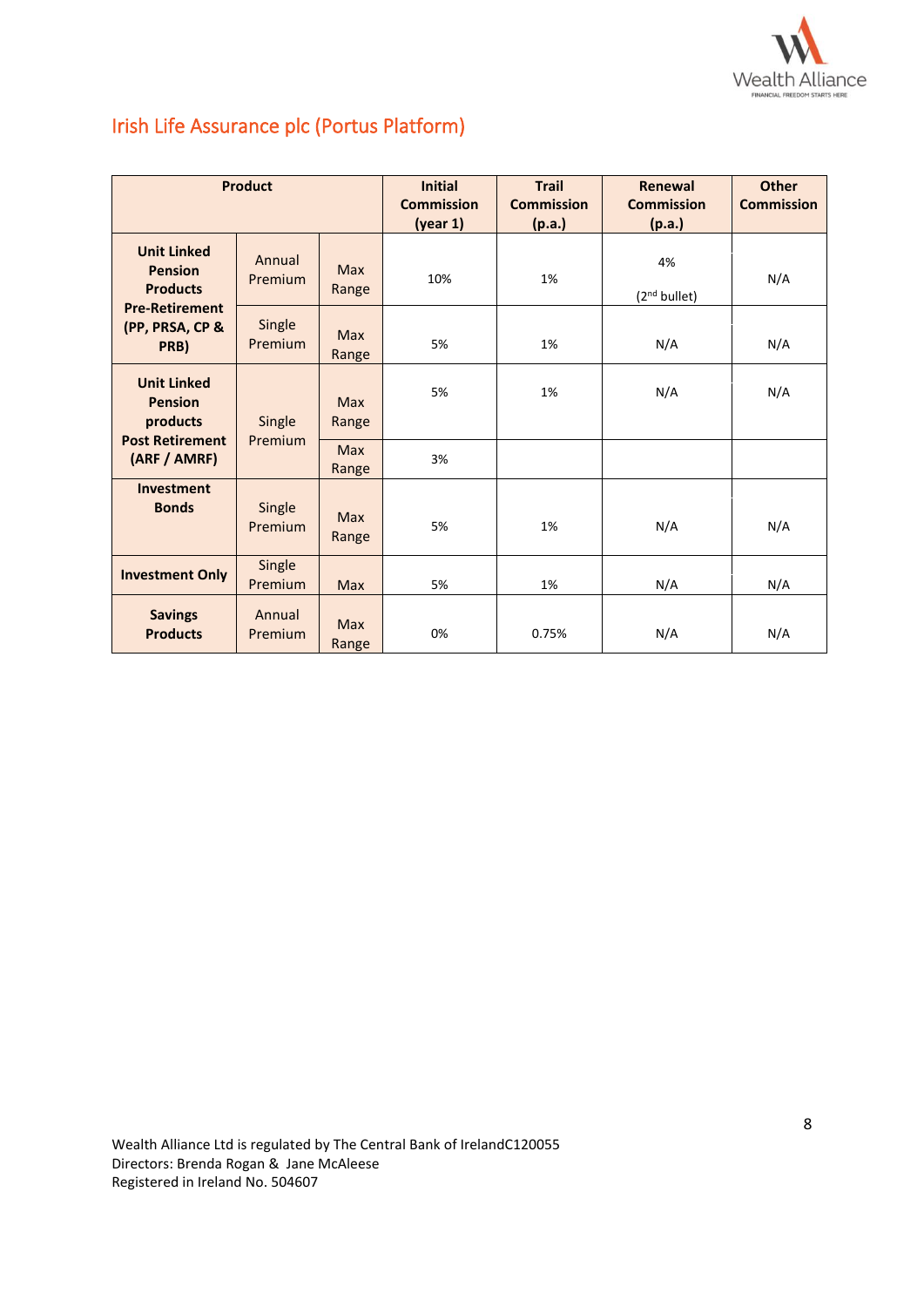

# New Ireland Assurance Company plc

## **Single contribution products**

|                                            | <b>Initial</b> | <b>Clawback Period</b> | <b>Trail</b> |
|--------------------------------------------|----------------|------------------------|--------------|
|                                            | Commission     |                        | commission   |
|                                            |                |                        | per annum    |
|                                            |                |                        | (p.a.)       |
| <b>Single Contribution Pension</b>         |                |                        |              |
| <b>Max</b>                                 | 5%             | 5 years                | 1%           |
| <b>Single Contribution PRSA</b>            |                |                        |              |
| <b>Max</b>                                 | 7%             | 5 years                | 0.5%         |
| <b>Approved (Minimum) Retirement Funds</b> |                |                        |              |
| <b>Max</b>                                 | 5%             | n/a                    | 1%           |
| <b>Annuities</b>                           |                |                        |              |
| <b>Max</b>                                 | 3%             | n/a                    | n/a          |
| <b>Single Premium Investment Policies</b>  |                |                        |              |
| Max                                        | 4%             | 3 years                | 1%           |

### **Regular contribution products**

|                                            | Initial    | <b>Clawback</b> | Renewal /   | Trail       |
|--------------------------------------------|------------|-----------------|-------------|-------------|
|                                            | Commission | Period          | Flat        | Commission  |
|                                            |            |                 | Commission  | per annum   |
|                                            |            |                 |             | (p.a.)      |
| <b>Regular Contribution Pension</b>        |            |                 |             |             |
| <b>Max</b>                                 | 25%        | 5 years         | 8% p.a.     | 1% p.a.     |
| <b>Regular Contribution PRSA</b>           |            |                 |             |             |
| <b>Max</b>                                 | 25%        | 5 years         | 6% p.a.     | $0.5%$ p.a. |
| <b>Regular Premium Investment Policies</b> |            |                 |             |             |
| <b>Max</b>                                 | 10%        | 5 years         | $2.5%$ p.a. | $0.5%$ p.a. |

### **Individual protection**

| Year     |         |     | ∍<br>э | 4   |     | O     |       | o     | $9+$  |
|----------|---------|-----|--------|-----|-----|-------|-------|-------|-------|
| Max      | 225%    | 50% | 20%    | 20% | 20% | 12.5% | 12.5% | 12.5% | 12.5% |
| Clawback | 5 years |     |        |     |     |       |       |       |       |
| Period   |         |     |        |     |     |       |       |       |       |

### **Group protection**

|                 | <b>Death in Service</b> | <b>Permanent Health Insurance</b> |
|-----------------|-------------------------|-----------------------------------|
| Year            |                         |                                   |
| Max             | 15%                     | 20%                               |
| Clawback Period | l vear                  | 1 vear                            |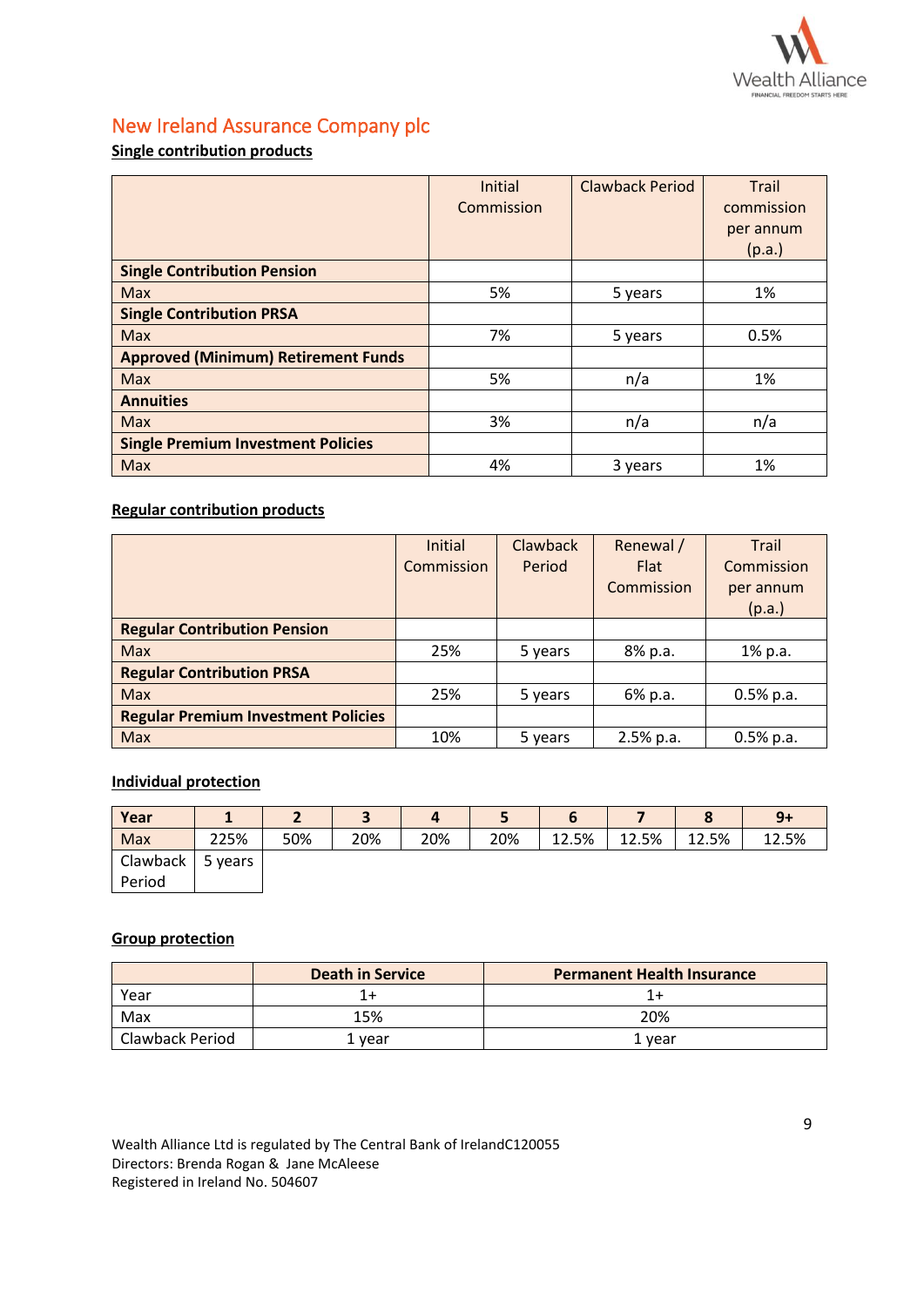

# Quilter Cheviot

Quilter Cheviot does not pay Commission to Intermediaries. Instead we agree fees with our clients which in turn Quilter Cheviot deducts that percentage from the client's portfolio.

Our fees through Quilter is as follows:

| <b>Product</b>            | <b>Initial Advisory Fee</b> | <b>Clawback period</b> | <b>Ongoing advisory</b><br><b>Fee</b> |
|---------------------------|-----------------------------|------------------------|---------------------------------------|
| Single Premium Investment | Max. 2%                     | N/A                    | 0.5%                                  |
| Pension - Self Directed   | Max. 2%                     | N/A                    | 0.5%                                  |
| ARF/AMRF - Self Directed  | Max. 2%                     | N/A                    | 0.5%                                  |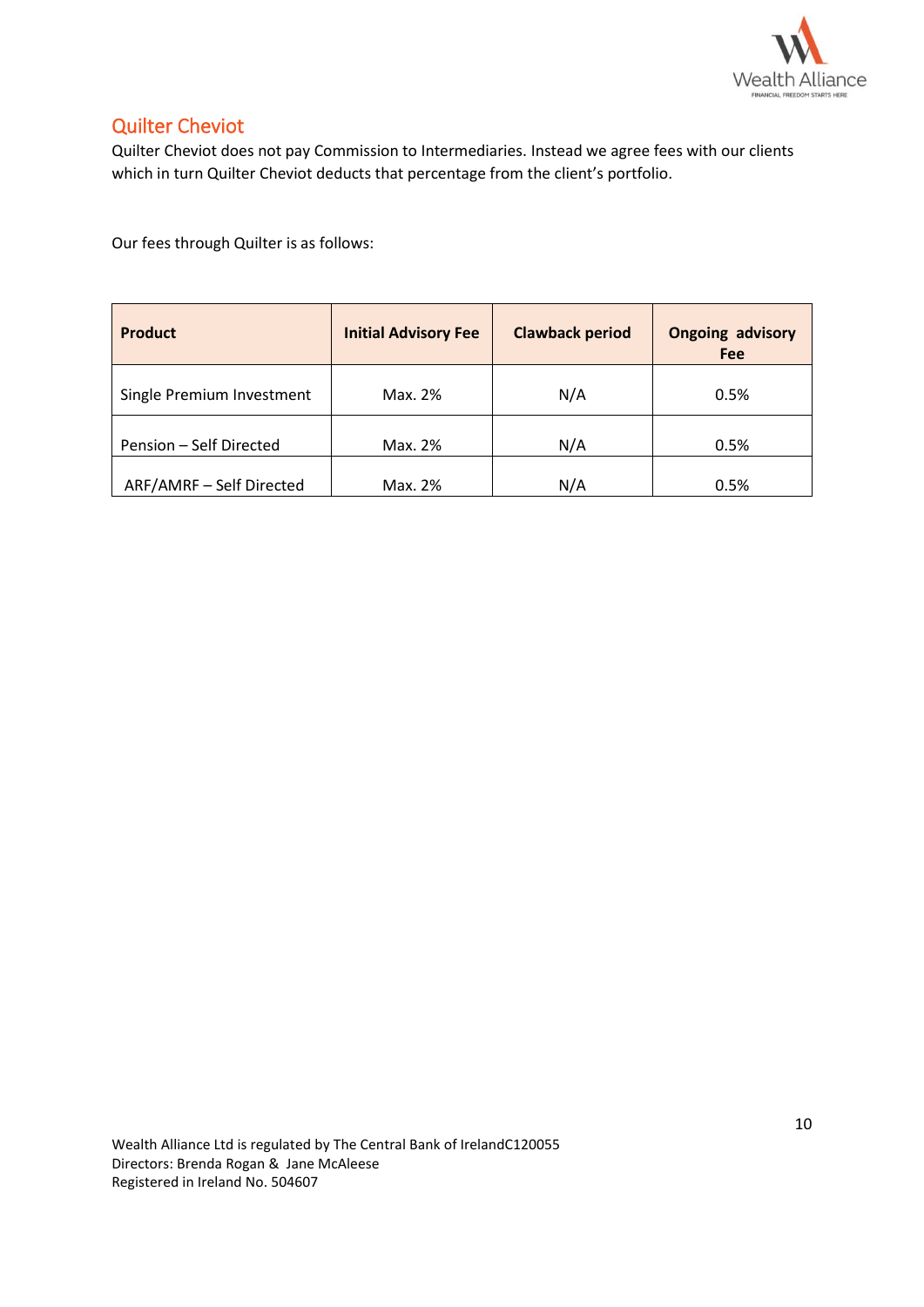

## Royal London

Alternative commission structures may be available which are different from the commission structures shown below due to commission sacrifice.

### **Individual protection**

| Year                    | <maximum>* Commission Rate Available</maximum> | <b>Clawback period</b><br>(when polices cancel) |
|-------------------------|------------------------------------------------|-------------------------------------------------|
| $\mathbf{1}$            | 225%                                           |                                                 |
| $\overline{2}$          | 0%                                             | 5 years                                         |
| 3                       | 0%                                             |                                                 |
| $\overline{\mathbf{4}}$ | 0%                                             |                                                 |
| 5                       | 0%                                             |                                                 |
| $\boldsymbol{6}$        | 3%                                             |                                                 |
| $\overline{7}$          | 3%                                             |                                                 |
| 8                       | 3%                                             |                                                 |
| $9+$                    | 3%                                             |                                                 |

*<\*This maximum commission rate includes indexation policies as well as any special offers that are currently available. This may not necessarily accurately reflect your business processes. The maximum commission rate chosen by you and the average commission rate taken by you will be available on our Broker Centre. These maximum and average figures may help to provide an indication of the rates of commission you typically expect to receive.>*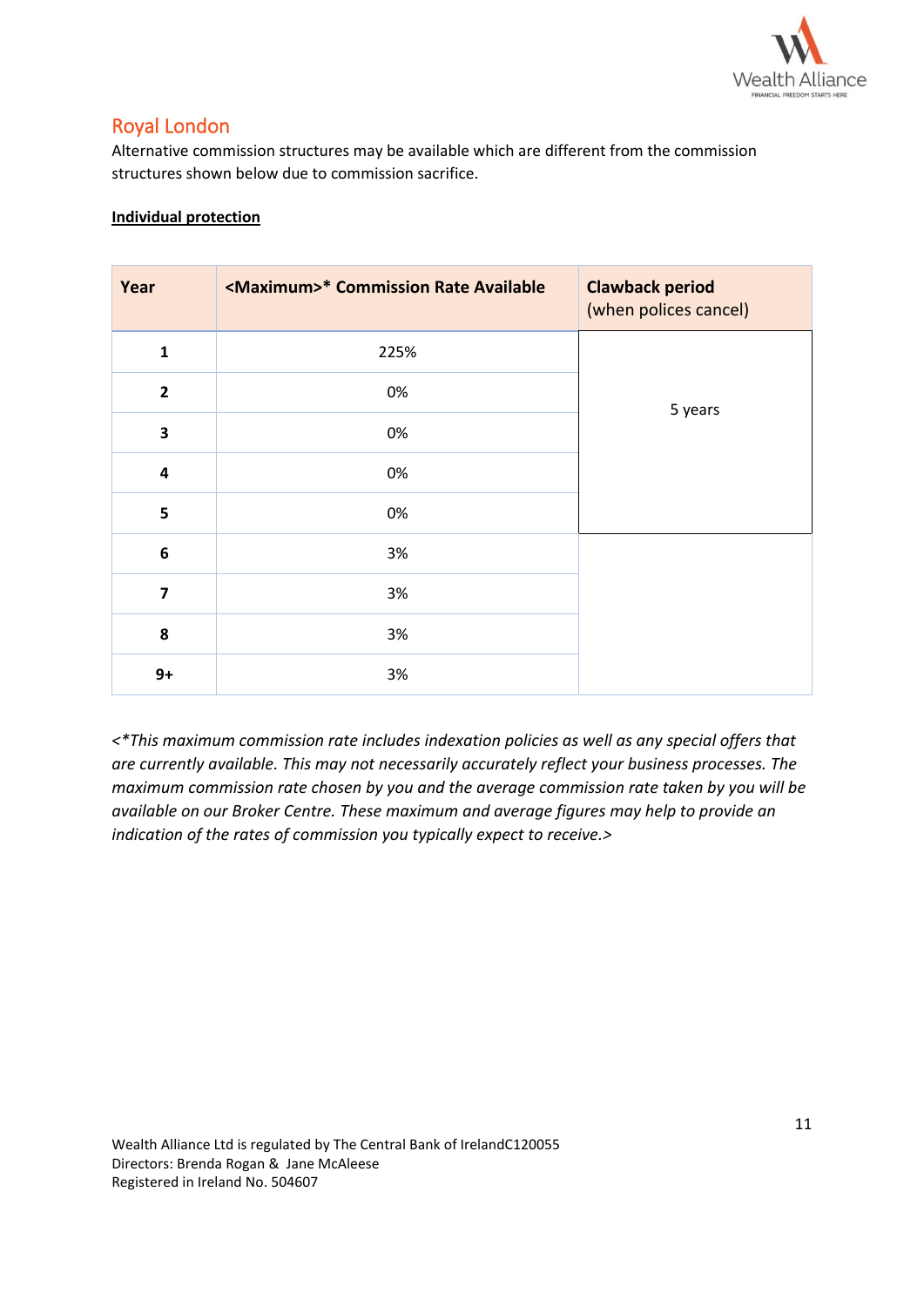

# Standard Life

### **Single contribution products**

|                                           | <b>Initial Commission</b>          | <b>Clawback Period</b>                     | Trail commission (p.a.) |  |  |  |
|-------------------------------------------|------------------------------------|--------------------------------------------|-------------------------|--|--|--|
|                                           | <b>Single Contribution Pension</b> |                                            |                         |  |  |  |
| Max                                       | 5%                                 | N/A                                        | 1%                      |  |  |  |
|                                           |                                    | <b>Single Contribution PRSA</b>            |                         |  |  |  |
| Max                                       | 5%                                 | N/As                                       | 0.5%                    |  |  |  |
|                                           |                                    | <b>Approved (Minimum) Retirement Funds</b> |                         |  |  |  |
| Max                                       | 4%                                 | N/A                                        | 1%                      |  |  |  |
|                                           |                                    | <b>Annuities</b>                           |                         |  |  |  |
| Max                                       | 2%                                 | N/A                                        | N/A                     |  |  |  |
| <b>Single Premium Investment Policies</b> |                                    |                                            |                         |  |  |  |
| Max                                       | 4%                                 | N/A                                        | 1%                      |  |  |  |

Clawback period is the timeframe where Standard Life can take a proportion of the commission paid back from an adviser if the premium/contribution ceases, reduces, or the product is closed.

### **Regular contribution products**

|                                                          | <b>Initial Commission</b>    | <b>Clawback Period</b>              | Renewal<br><b>Commission</b><br>per annum | <b>Trail</b><br><b>Commission</b><br>per annum<br>(p.a.) |  |  |
|----------------------------------------------------------|------------------------------|-------------------------------------|-------------------------------------------|----------------------------------------------------------|--|--|
|                                                          |                              | <b>Regular Contribution Pension</b> |                                           |                                                          |  |  |
| Max (front loaded)                                       | $1.25\%$ x term<br>(max 25%) | 5 years*                            | 2%                                        | 1%                                                       |  |  |
| <b>Regular Contribution Pension</b>                      |                              |                                     |                                           |                                                          |  |  |
| Max (level)                                              | 5%                           | N/A                                 | 5%                                        | 1%                                                       |  |  |
|                                                          |                              | <b>Regular Contribution PRSA</b>    |                                           |                                                          |  |  |
| Max                                                      | 5%                           | N/A                                 | 5%                                        | 0.5%                                                     |  |  |
| <b>Savings plan</b><br><b>Funded Initial Commission*</b> |                              |                                     |                                           |                                                          |  |  |
| Max                                                      | $0-15%$ **                   | 5 years*                            | N/A                                       | 1%                                                       |  |  |
| <b>Savings plan</b><br>Premium based***                  |                              |                                     |                                           |                                                          |  |  |
| Max                                                      | $0-15%$                      | N/A                                 | N/A                                       | 1%                                                       |  |  |

\*If the initial contributions are not maintained for 5 years, a proportion of the initial commission paid will be claimed back from the intermediary.

\*\* Percentage payable as a lump sum after the first premium is paid.

\*\*\* For every 1% taken there is a corresponding plan charge of 0.04% per annum. Commission is paid after the first premium is paid. FIC is subject to commission clawback.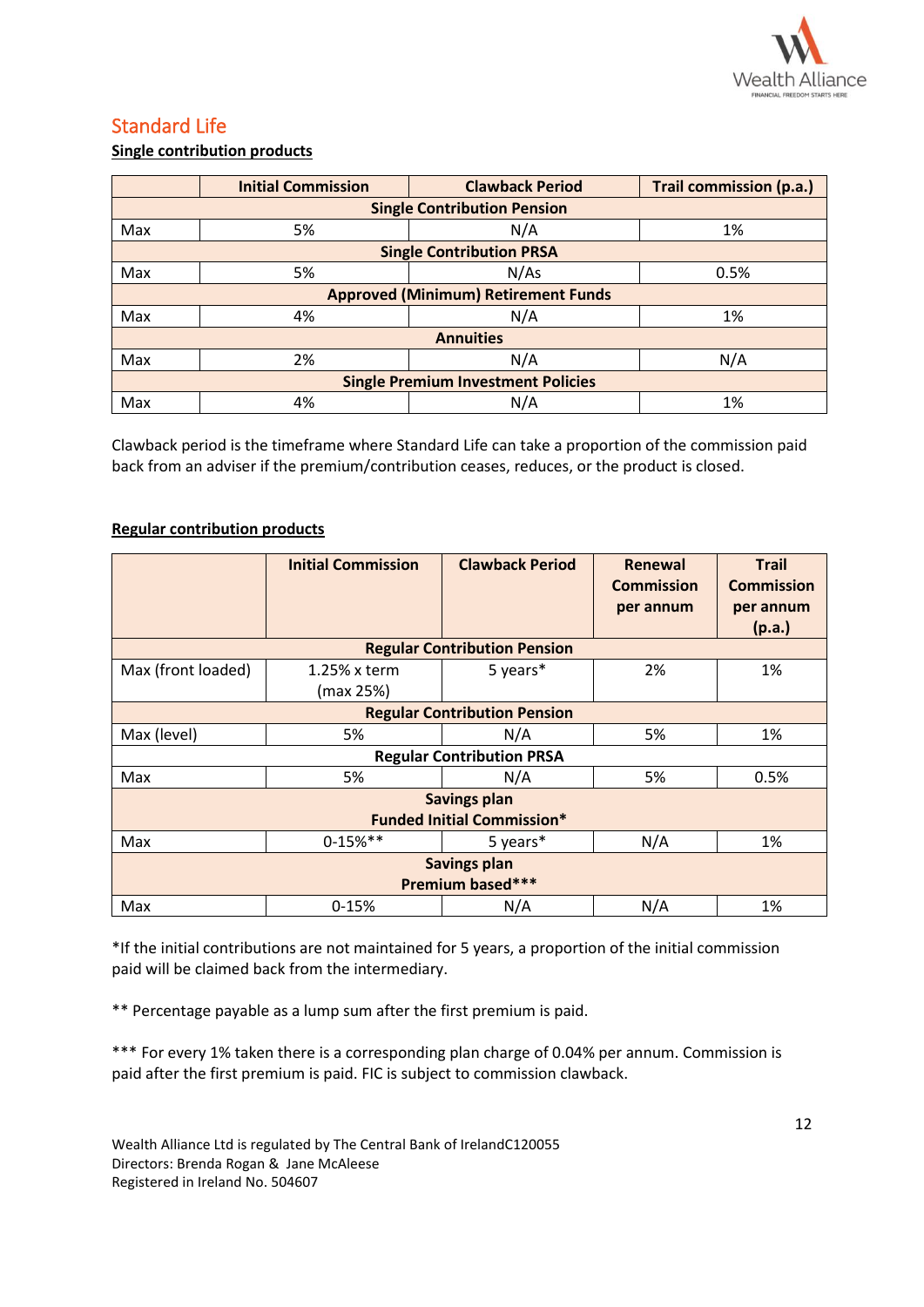

# Zurich Life Assurance plc

This document provides summary details of the commission arrangements we have in place for unitlinked and protection business with Zurich Life Assurance plc. Alternative commission structures may be available which are different from the commission structures shown below.

|                                            | <b>Up front commission</b> | <b>Trail commission</b><br>(p.a.) |  |  |  |
|--------------------------------------------|----------------------------|-----------------------------------|--|--|--|
| <b>Single Contribution Pension</b>         |                            |                                   |  |  |  |
| Max                                        | 5.50%                      | 0.50%                             |  |  |  |
| <b>Single Contribution PRSA (Standard)</b> |                            |                                   |  |  |  |
| Max                                        | 5.50%                      | 0.00%                             |  |  |  |
| Single Contribution PRSA (Non-Standard)    |                            |                                   |  |  |  |
| Max                                        | 5.0%                       | 0.50%                             |  |  |  |
| <b>Approved (Minimum) Retirement Funds</b> |                            |                                   |  |  |  |
| Max                                        | 5.0%                       | 0.50%                             |  |  |  |
| <b>Annuities</b>                           |                            |                                   |  |  |  |
| Max                                        | 3.0%                       | N/A                               |  |  |  |
| <b>Investment Bonds</b>                    |                            |                                   |  |  |  |
| Max                                        | 5.0%                       | 0.50%                             |  |  |  |
| <b>Trustee Investment Plans</b>            |                            |                                   |  |  |  |
| Max                                        | 5.0%                       | 0.50%                             |  |  |  |

### **Single contribution products (Pensions, Investments)**

### **Commission clawback:**

Commission clawback typically does not apply on single contribution products

### **Regular contribution products (Pensions, Savings)**

|                                                 | Initial commission                          | Renewal / Bullet | <b>Trail</b> |  |  |  |
|-------------------------------------------------|---------------------------------------------|------------------|--------------|--|--|--|
|                                                 |                                             | Commission       | commission   |  |  |  |
|                                                 |                                             |                  | (p.a.)       |  |  |  |
|                                                 | <b>Regular Contribution Pension</b>         |                  |              |  |  |  |
| Max                                             | 20.0%                                       | 3.0% renewal     | 0.50%        |  |  |  |
|                                                 | <b>Regular Contribution PRSA (Standard)</b> |                  |              |  |  |  |
| Max                                             | 5.0%                                        | 5.0% renewal     | 0.0%         |  |  |  |
| <b>Regular Contribution PRSA (Non-Standard)</b> |                                             |                  |              |  |  |  |
| Max                                             | 5.0%                                        | 5.0% renewal     | 0.50%        |  |  |  |
| <b>Savings Plan</b>                             |                                             |                  |              |  |  |  |
| Max                                             | 10.0%%                                      | 1.0% renewal     | 0.50%        |  |  |  |

### **Commission clawback:**

Commission clawback applies over a 4 year period for all initial commission. Commission clawback also applies over a 4 year period for any bullet commission noted.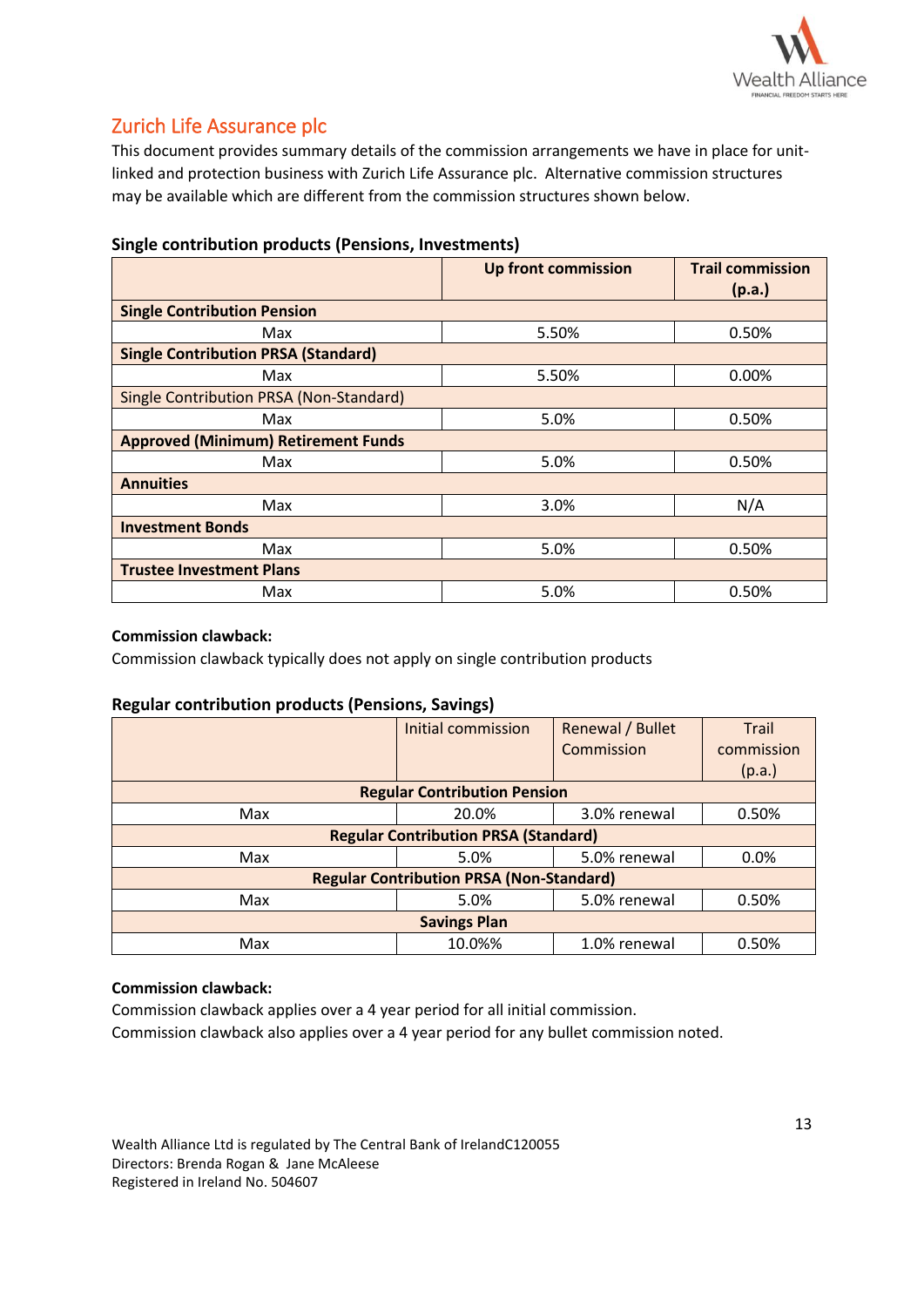

## **Individual Protection**

### **Guaranteed Term Protection & Guaranteed Mortgage Protection**

|     | $\sim$ | c  |    |
|-----|--------|----|----|
| Max | 00%    | 2% | `% |

### **Commission clawback**:

Commission paid in year 1 is earned over a 12 month period.

### **Guaranteed Whole of Life**

|     | $V - 1$ |     |    |
|-----|---------|-----|----|
| Max | 90%     | '8% | 3% |

### **Commission clawback**:

Commission paid in year 1 is earned over a 12 month period.

### **Group Protection**

#### **Group Life Cover**

|     | $V - 1$ |      | э        |
|-----|---------|------|----------|
| Max | 0%<br>h | 6.0% | .0%<br>n |

#### **Commission clawback:**

Does not apply. Commission is paid as premiums are received.

### **Group Permanent Health Insurance & Group Serious Illness Cover**

|     | $11 - 4$ |    |     |
|-----|----------|----|-----|
| Max | 5%       | 5% | .5% |

### **Commission clawback:**

Does not apply. Commission is paid as premiums are received.